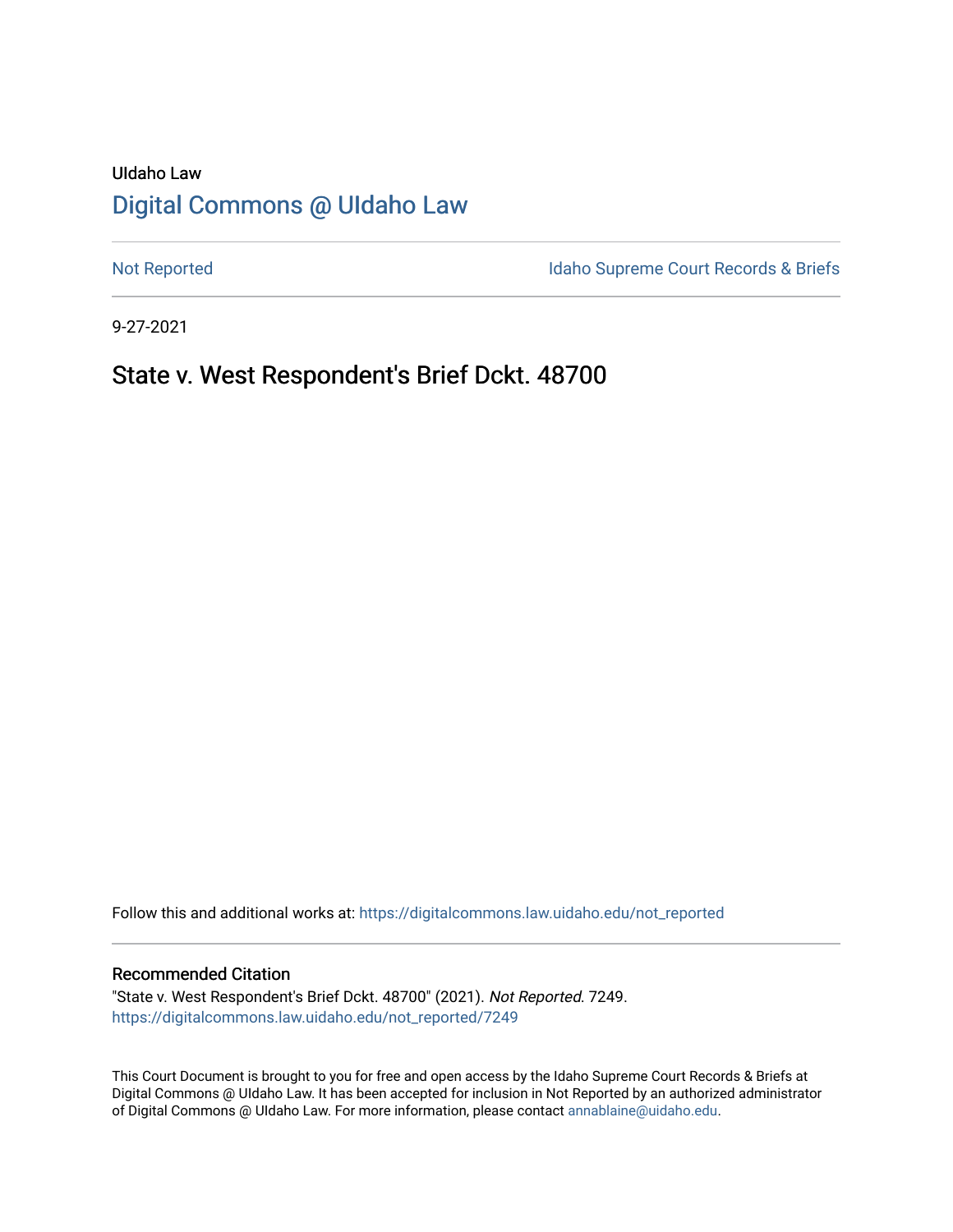Electronically Filed 9/27/2021 4:38 PM Idaho Supreme Court Melanie Gagnepain, Clerk of the Court By: Brad Thies, Deputy Clerk

LAWRENCE G. WASDEN Attorney General State of Idaho

MARK A. KUBINSKI Deputy Attorney General Chief, Criminal Law Division

KALE D. GANS Deputy Attorney General P. O. Box 83720 Boise, Idaho 83720-0010 (208) 334-4534 E-mail: ecf@ag.idaho.gov

## IN THE SUPREME COURT OF THE STATE OF IDAHO

| STATE OF IDAHO,       |                           |
|-----------------------|---------------------------|
|                       | NO. 48700-2021            |
| Plaintiff-Respondent, |                           |
|                       | Ada County Case No.       |
| V.                    | CR01-19-36502             |
|                       |                           |
| JONIER LATIMORE WEST, |                           |
|                       | <b>RESPONDENT'S BRIEF</b> |
| Defendant-Appellant.  |                           |
|                       |                           |

## ISSUE

Has West failed to show that the district court abused its discretion when it denied his Idaho Criminal Rule 35 motion?

## STATEMENT OF THE CASE

In August of 2019, an Idaho State Police officer on a routine patrol saw "a vehicle make an illegal U-Turn across a double yellow line." (Conf. Ex., p.1.) The officer stopped the vehicle and observed the driver, West, had "glassy and bloodshot eyes" and slurred speech. (Id.) Additionally, "there was an odor of alcoholic beverage emitting from" West's breath. (Id.) West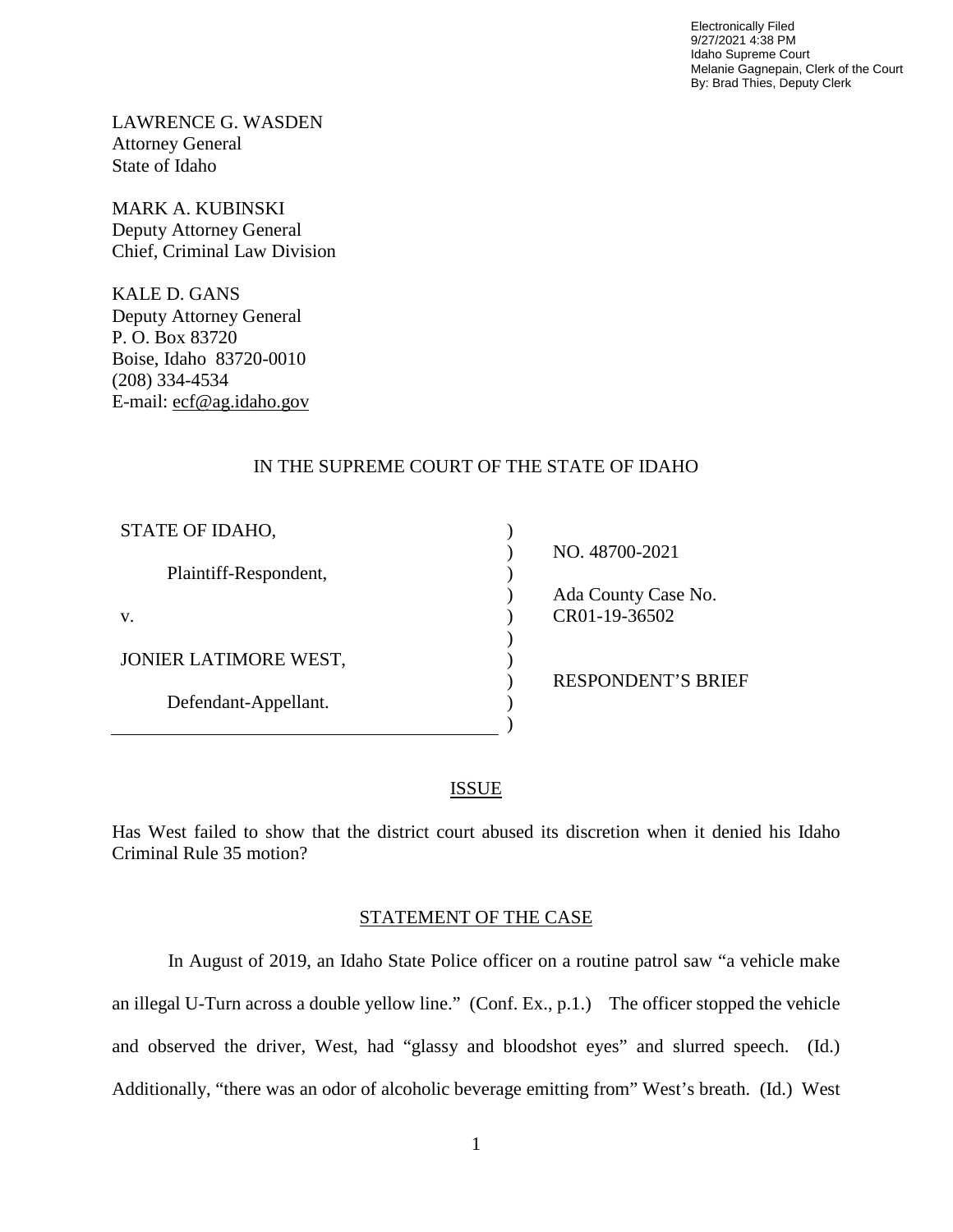attempted "a series of field sobriety tests" and failed them. (Id.) After securing a warrant, the officer drew West's blood, and testing later showed he had a .256 blood-alcohol content. (Id.; Tr., p.11, Ls.1-13.)

The state charged West with felony driving under the influence, alleging he had a prior conviction for felony DUI within the last 15 years. (R., pp.27-28.) The state subsequently filed an Information Part II, alleging West was a persistent violator. (R., pp.35-36.) West filed a motion to suppress evidence (R., pp.37-40), which was denied (R., p.58). Pursuant to a plea agreement between the parties, West pleaded guilty to felony DUI, the state withdrew the persistent violator enhancement, and the state dismissed charges in a separate criminal case. (R., pp.69-81.) The district court sentenced West to ten years with three years fixed. (R., pp.87-89.)

West timely filed a motion for leniency pursuant to Idaho Criminal Rule 35. (R., pp.94- 96.) The district court denied the motion. (R., pp.100-02.) West timely appealed. (R., pp.103- 05.)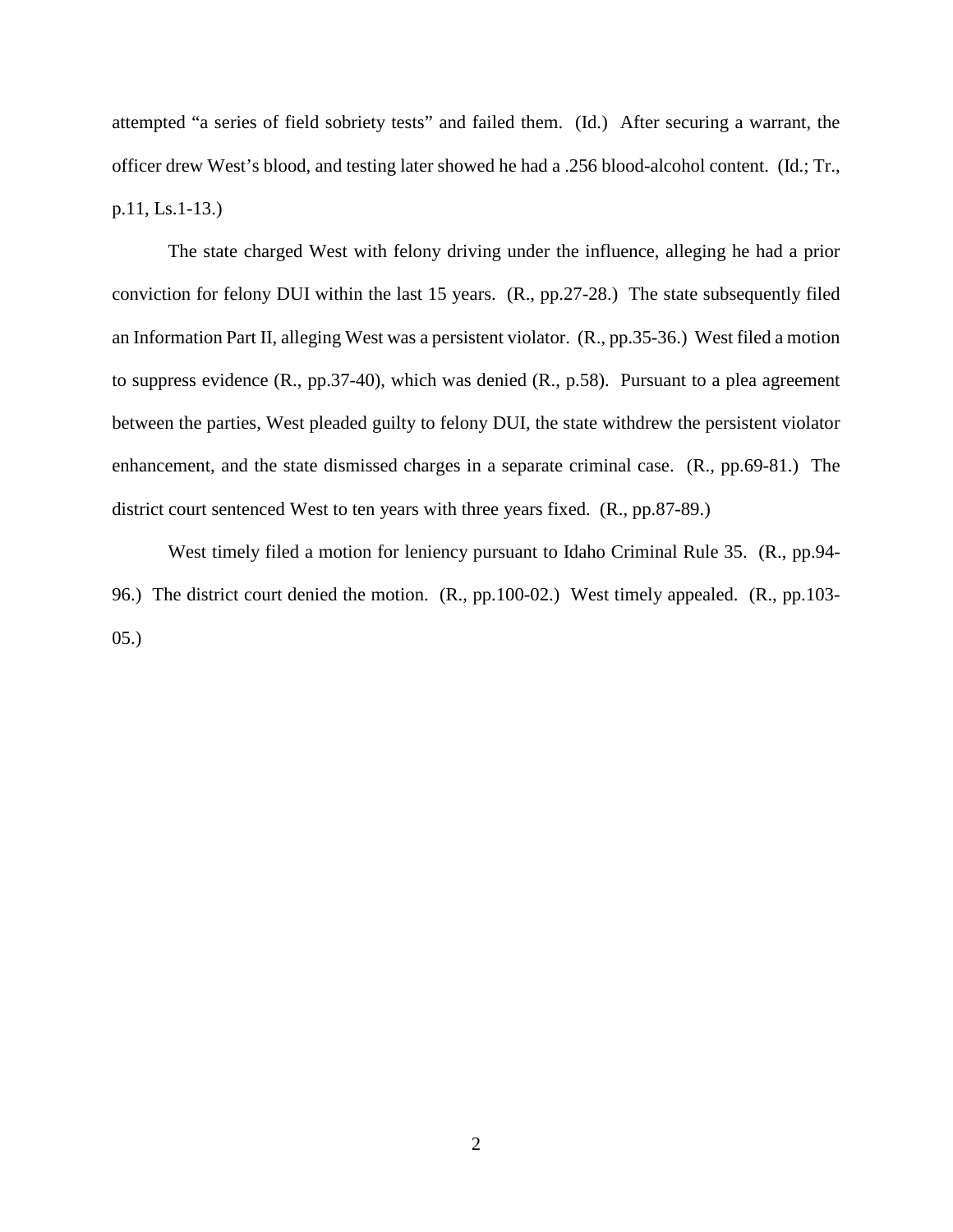#### ARGUMENT

#### West Has Failed Show That The District Court Abused Its Sentencing Discretion

#### A. Introduction

West contends that, "[b]ased upon the new or additional information presented with his Rule 35 motion and the mitigating factors present in his case," the lower court "abused its discretion in denying his Rule 35 motion." (Appellant's brief, pp.3-6.) Review of the record and application of the relevant legal standards shows no abuse of discretion.

#### B. Standard Of Review

"'If a sentence is within the statutory limits, a motion for reduction of sentence under Rule 35 is a plea for leniency, and we review the denial of the motion for an abuse of discretion.'" State v. Grant, 154 Idaho 281, 288, 297 P.3d 244, 251 (2013) (quoting State v. Huffman, 144 Idaho 201, 203, 159 P.3d 838, 840 (2007)); <u>see also State v. Anderson</u>, 163 Idaho 513, 517, 415 P.3d 381, 385 (Ct. App. 2015) ("A motion for reduction of sentence under I.C.R. 35 is essentially a plea for leniency, addressed to the sound discretion of the court."). In conducting a review "of the grant or denial of a Rule 35 motion, we consider the entire record and apply the same criteria used for determining the reasonableness of the original sentence." Anderson, 163 Idaho at 517, 415 P.3d at 385.

## C. West Has Failed To Show An Abuse Of Discretion

The district court did not abuse its discretion when it denied West's Rule 35 Motion. "When presenting a Rule 35 motion, the defendant must show that the sentence is excessive in light of *new or additional information* subsequently provided to the district court in support of the Rule 35 motion." State v. Brunet, 155 Idaho 724, 729, 316 P.3d 640, 645 (2013) (emphasis added, internal quotations omitted). The information in West's motion was as follows: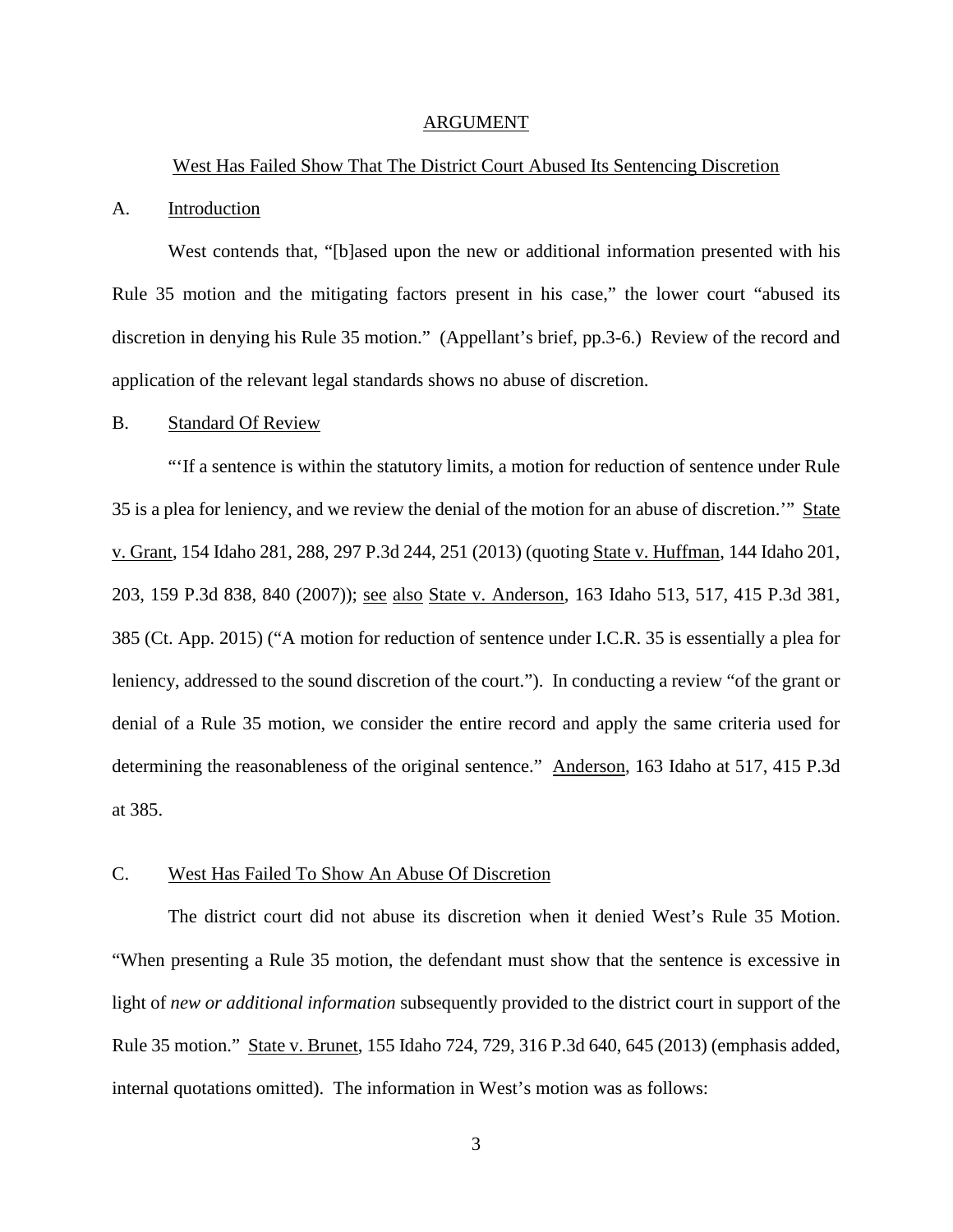Due to restrictions at the [Correctional Alternative Placement Program] facility where Mr. West is housed, he has been unable to program. He informed counsel that the coronavirus had limited the number of offenders permitted to program. He learned that because he is serving a term, and not a Rider, the facility deems him a lower priority for programming than the rider inmates due to the time constraints of the retained jurisdiction. If the Court were to grant Mr. West's requested modification, he is hopeful that he would become eligible to start his programming much sooner or moved to a facility where he could participate in programming.

(R., p.94.) West additionally submitted a letter to the court, purporting that "[m]y breathing is not normal, and I have asthma which places me at a high risk with Covid-19," and requesting a sentence reduction "in accordance with other state's attorneys general<sup>['s]</sup> directives to release nonviolent offenders like myself and [to] allow me to pursue treatment and be safe from the coronavirus in the community." (R., p.96.) The district court denied West's motion to reduce his sentence, concluding the original sentence was not "unduly harsh or excessive," and finding West had "not presented any new evidence or authority for the Court to consider." (R., p.101.)

On appeal, West fails to show that the district court abused its discretion. The court correctly found that West failed to support his motion with new evidence (R., p.101), as West's drug and mental health issues, and his desire for programming in custody, were not "new" issues before the court. (See Tr., p. p.16, L.2 – p.17, L.17; p.22, L.15 – p.27, L.17); <u>see also State v.</u> Quintana, 155 Idaho 124, 133, 306 P.3d 209, 218 (Ct. App. 2013) ("The letters from family and friends Quintana submitted in support of her Rule 35 motion cannot be truly considered 'new' as they simply purport to provide additional information as to her mental health, a factor we have already determined was adequately considered by the district court at sentencing."). Nor was it news to anyone in September of 2020, when West was sentenced, that COVID-19 was disrupting the usual workings of the judicial and prison systems. (See, e.g., Tr., p.8, Ls.6-7; see also R., pp.65, 67-69, 85 (showing that after March of 2020, hearings in this case were conducted remotely via WebEx).) And the district court judge, who read the PSI (see Tr., p.33, L.11), would have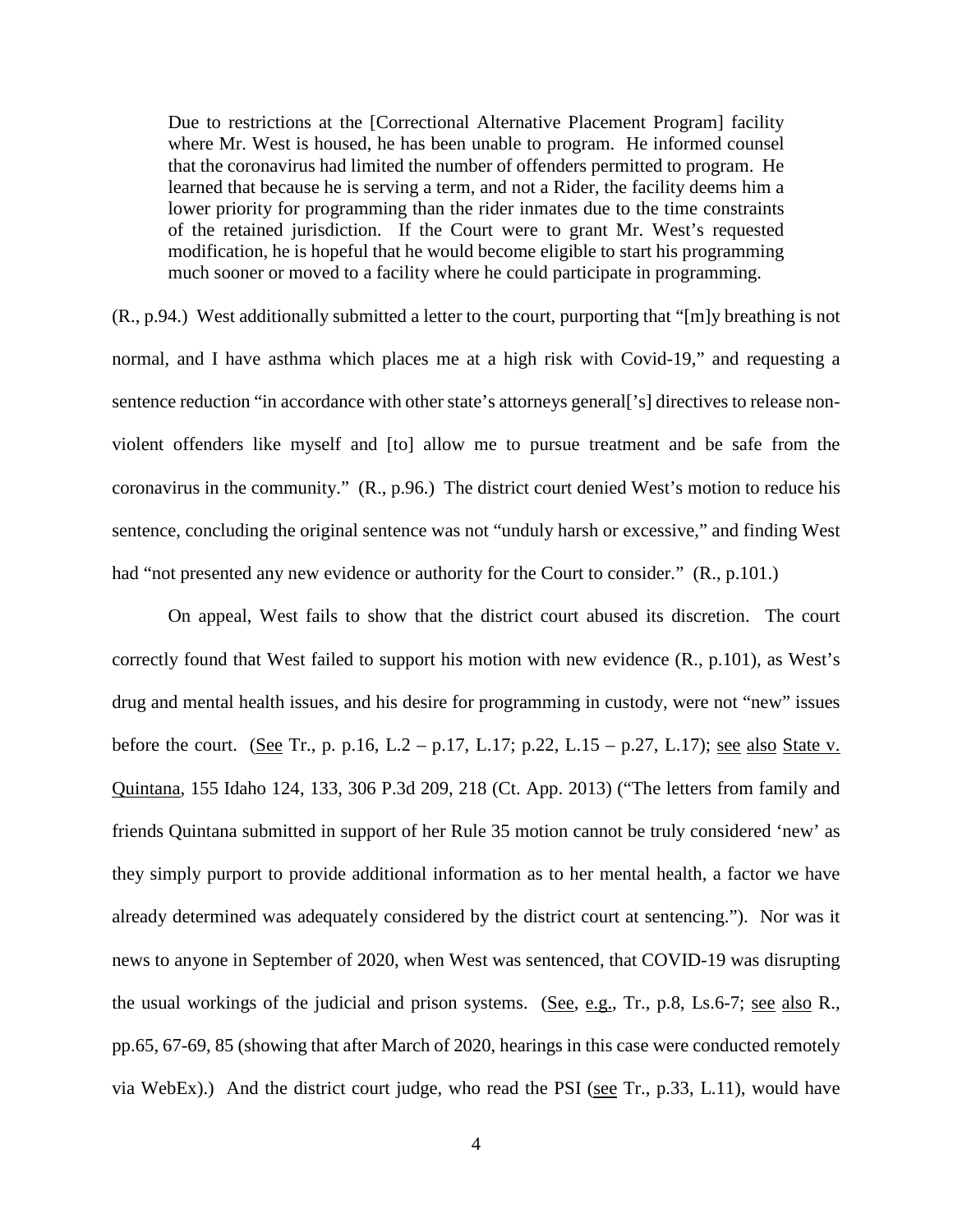already known that West claimed he was at risk of coronavirus complications (Conf. Ex., p.22). Thus, the district court properly found that West's statements about needing programming, and having difficulties finding it in the post-COVID world, was not "new" information, much less information that would justify a reduction in sentence. State v. Huffman, 144 Idaho 201, 203, 159 P.3d 838, 840 (2007) (noting that "Huffman has presented no new information that the court could properly consider," and "holding the district court did not abuse its discretion by rejecting a Rule 35 motion based on factors that "were considered by the district judge at the original sentencing"). West fails to show the court abused its discretion.

On appeal, West additionally raises several other mitigating factors that he claims justify a reduced sentence. (See Appellant's brief, pp.4-5.) Specifically, West cites his "difficult childhood, substance abuse and a desire for treatment, mental health issues, and remorse" as "mitigating factors that support a reduction in sentence." (Appellant's brief, p.4.)

But this evidence is likewise irrelevant for a Rule 35 analysis because none of it is new. The district court was well aware of all the mitigating evidence at sentencing. (See e.g., Tr., p.16, Ls.2-14; p.23, L.20 – p.24, L.6 (discussing West's difficult childhood); p.16, L.2 – p.17, L.17; p.22, L.15 – p.27, L.17 (discussing West's substance abuse, mental health issues, need for programming and prior attempts at treatment); p.19, L.14 – p.21, L.5 (where West made remorseful statements).) As such, West cannot show the court erroneously denied his Rule 35 motion based on these factors. Huffman, 144 Idaho at 203, 159 P.3d at 840.

In any event, even considering the known mitigating information, West's sentence is justified. West's focus on mitigation leaves out all of the aggravating factors in the record. He has a lengthy criminal history in multiple states, with 16 misdemeanor convictions, including convictions for harassment, petit theft, disturbing the peace, disorderly conduct, and DUI. (Conf.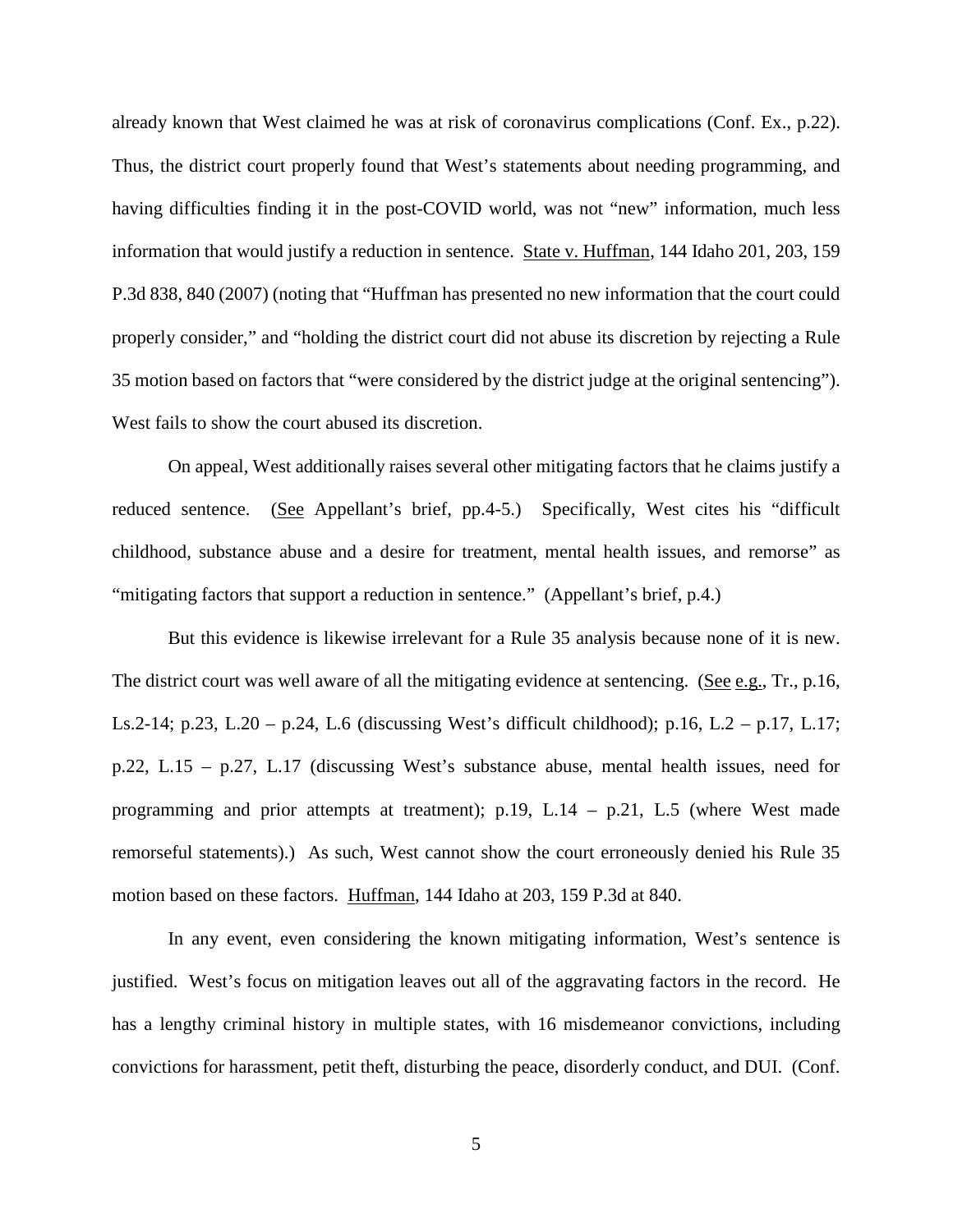Ex., pp.195-204.) The instant conviction is West's fifth felony conviction. (Conf. Ex., pp.2-4, 195-204.) Along the way, West accrued no less than four probation violations. (Conf. Ex., pp.234- 35.) And West's record of prison misconduct is just as aggravating, with "12 negative log entries" (Conf. Ex., p.31), and multiple fights, including one where West "back-handed another inmate" (Conf. Ex., p.23).

It is also particularly troubling that, despite previous attempts at treatment (Conf. Ex., pp.3- 4, 209-11), probation (Conf. Ex., p.217), drug court (Conf. Ex., p.5), a CAPP rider (id.) and aftercare (id.), West was pulled over in this case with a .257 BAC, something West himself considered a "reckless" act that put the community and his "friends … in the vehicle" at risk. (Tr., p.19, Ls.16-19.) Despite all the attempted interventions, nothing seems to have changed since 2016, when West's probation officer recommended an imposed sentence because he "can't seem to stay out of trouble and continually puts the public at risk with his behavior." (Conf. Ex., p.205.)

Thus, in light of all of the aggravating and mitigating factors, even West had to admit below that ten years imprisonment, with three years fixed, was within the appropriate range. His attorney told the court that West knew "he's got to do some time, and in the grand scheme of things" West was "very content" with the state's sentencing recommendation. (Tr., p.18, Ls.8-11.) In light of all the information in the record, West fails to show his sentence was excessive or that the court abused its discretion by denying his motion for leniency.